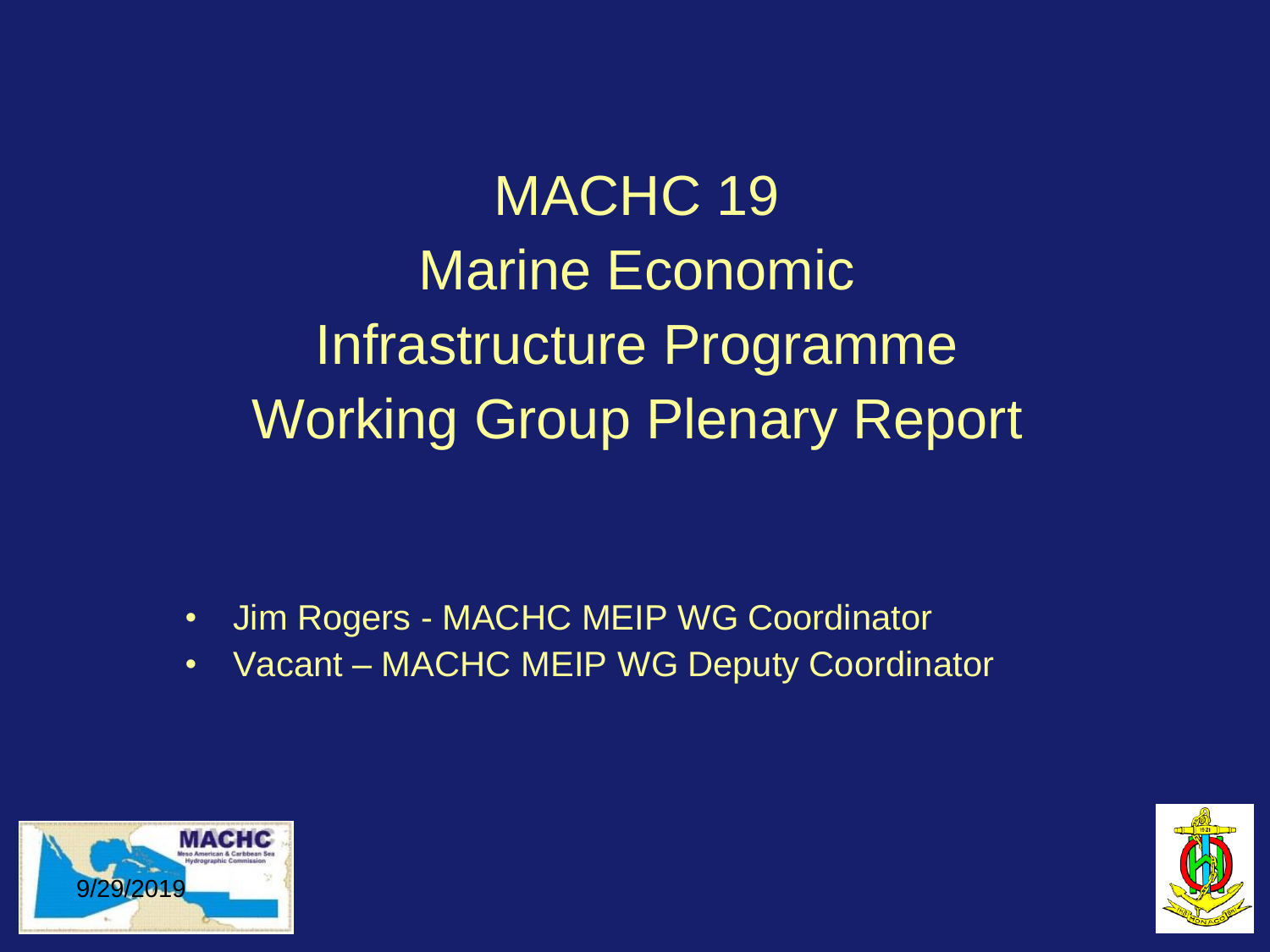#### **MACHC 18**

• Many thanks to Mr. Alberto Costa Neves for presenting the MEIP Report in the absence of the Coordinator at last years MACHC Meeting.



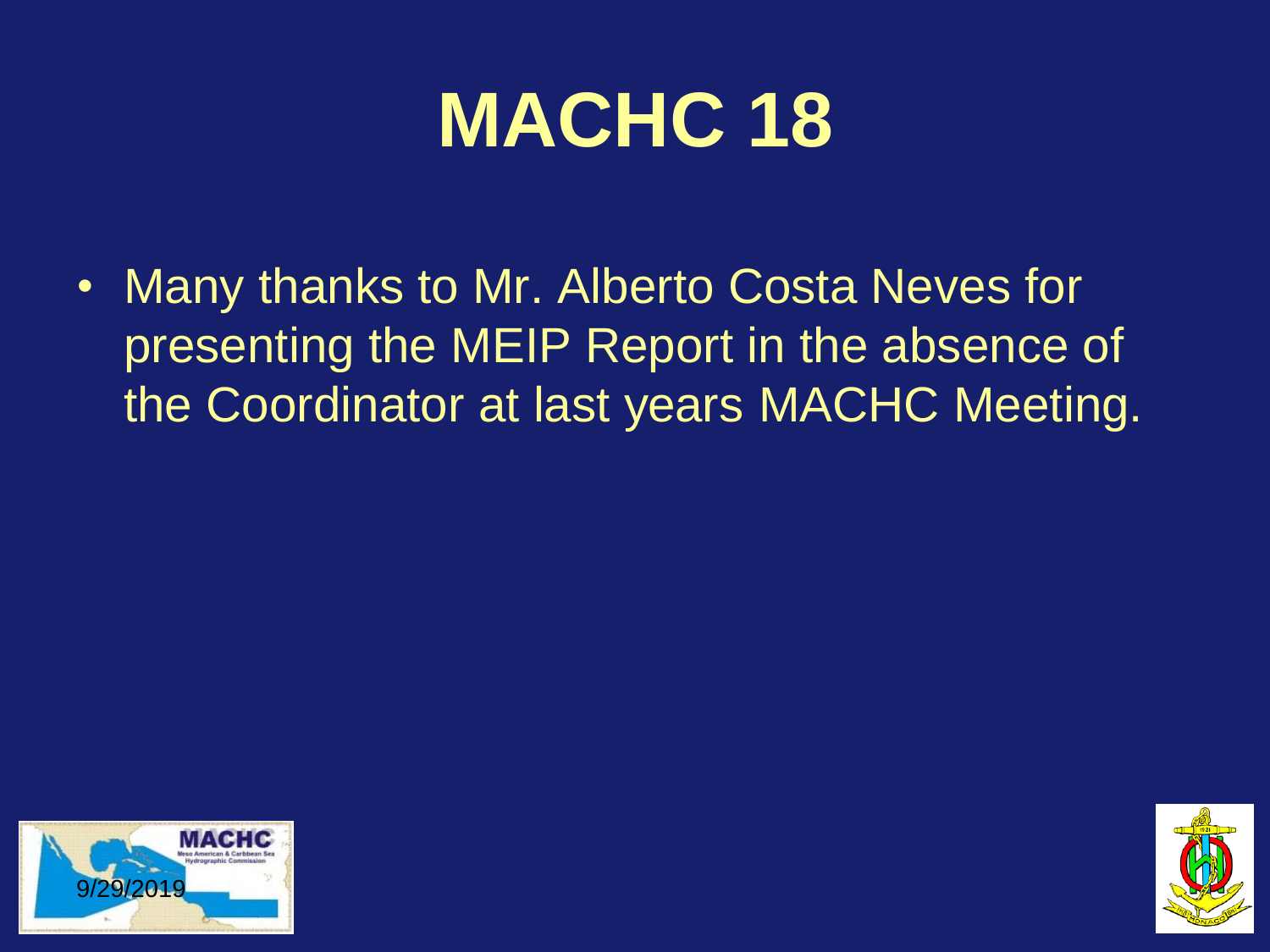## **MACHC 18 WG Direction**

- MACHC Member States were encouraged to contribute ENC data to the Open Viewer if they haven't already done so.
	- Brazil, Colombia, Cuba, Mexico, Netherlands, Suriname, United States, and Venezuela currently contribute data to the Open Viewer.



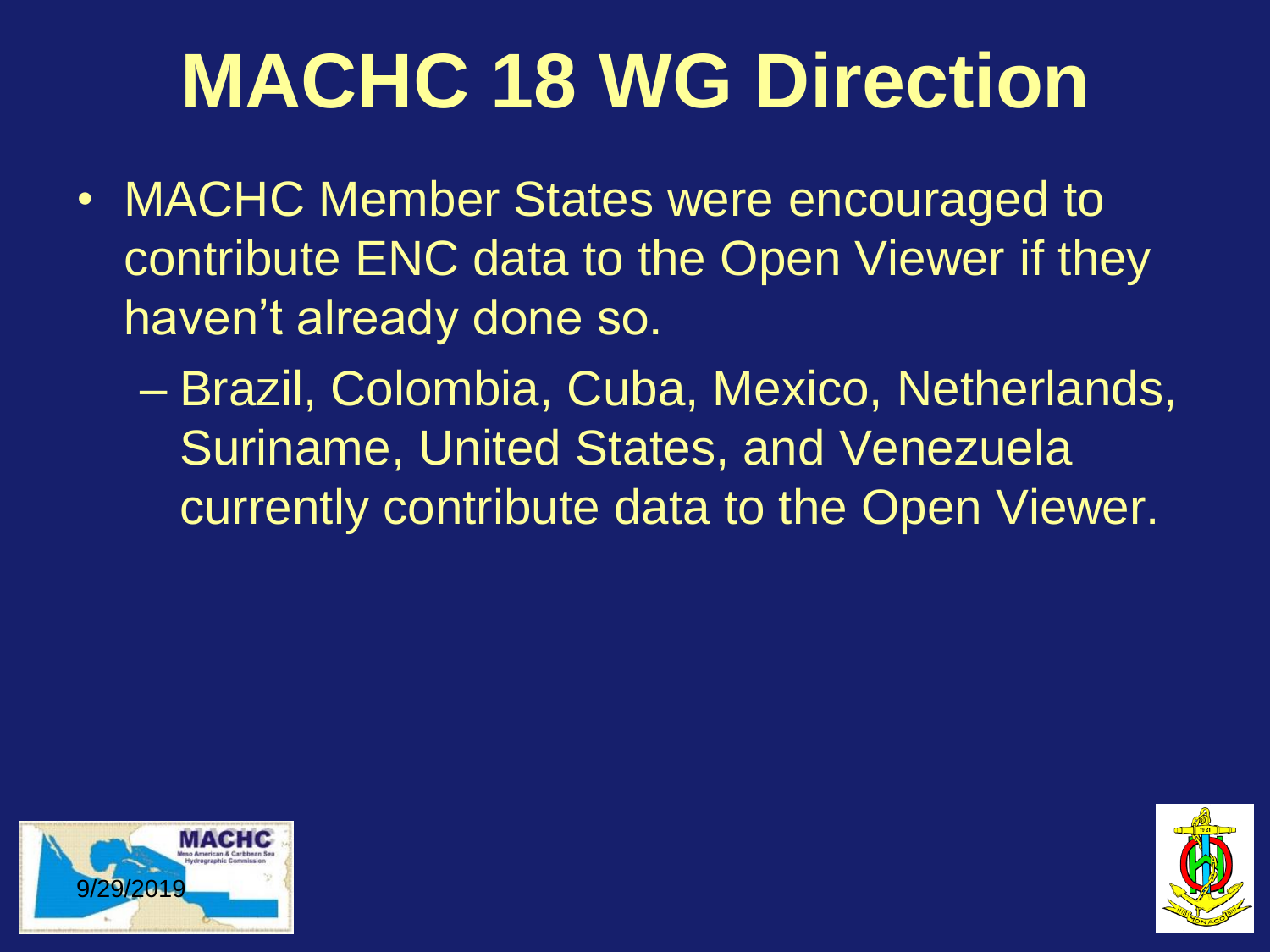### **MACHC 18 WG Direction**

• MEIP Coordinator to investigate potential connections with the UN-GGIM Disaster Response framework in order to create a GIS environment to support the work of the MACHC Chair in support of the affected coastal states in the region.



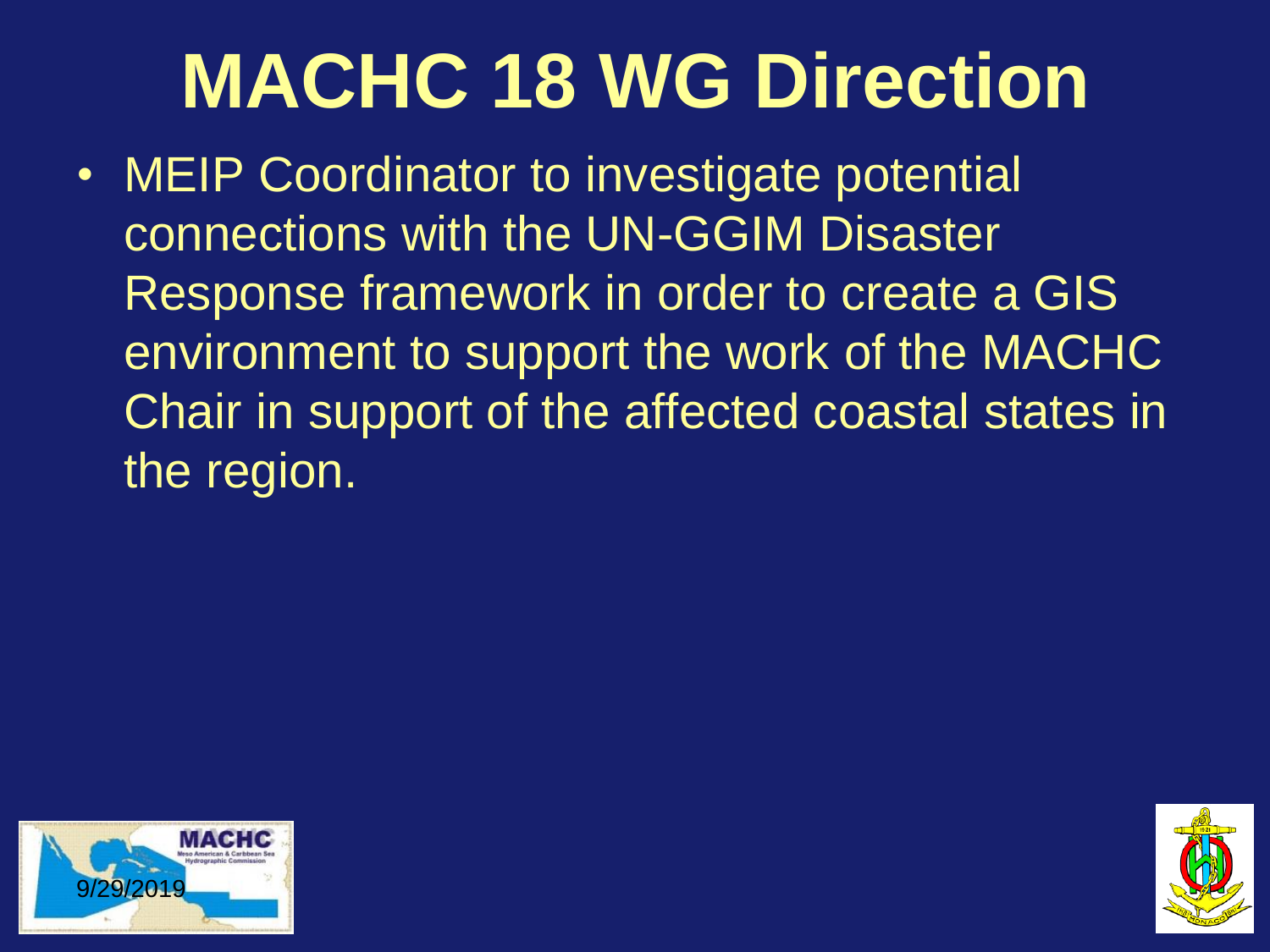## **MACHC 18 WG Direction**

- UN-GGIM Disaster Response framework coordination (continued).
	- After a late summer 2018 follow up with the UN-GGIM Disaster Response framework it was determined that they are not at a good point in their development to connect with the MACHC MEIP at this time.
	- This situation will be re-evaluated in the future.



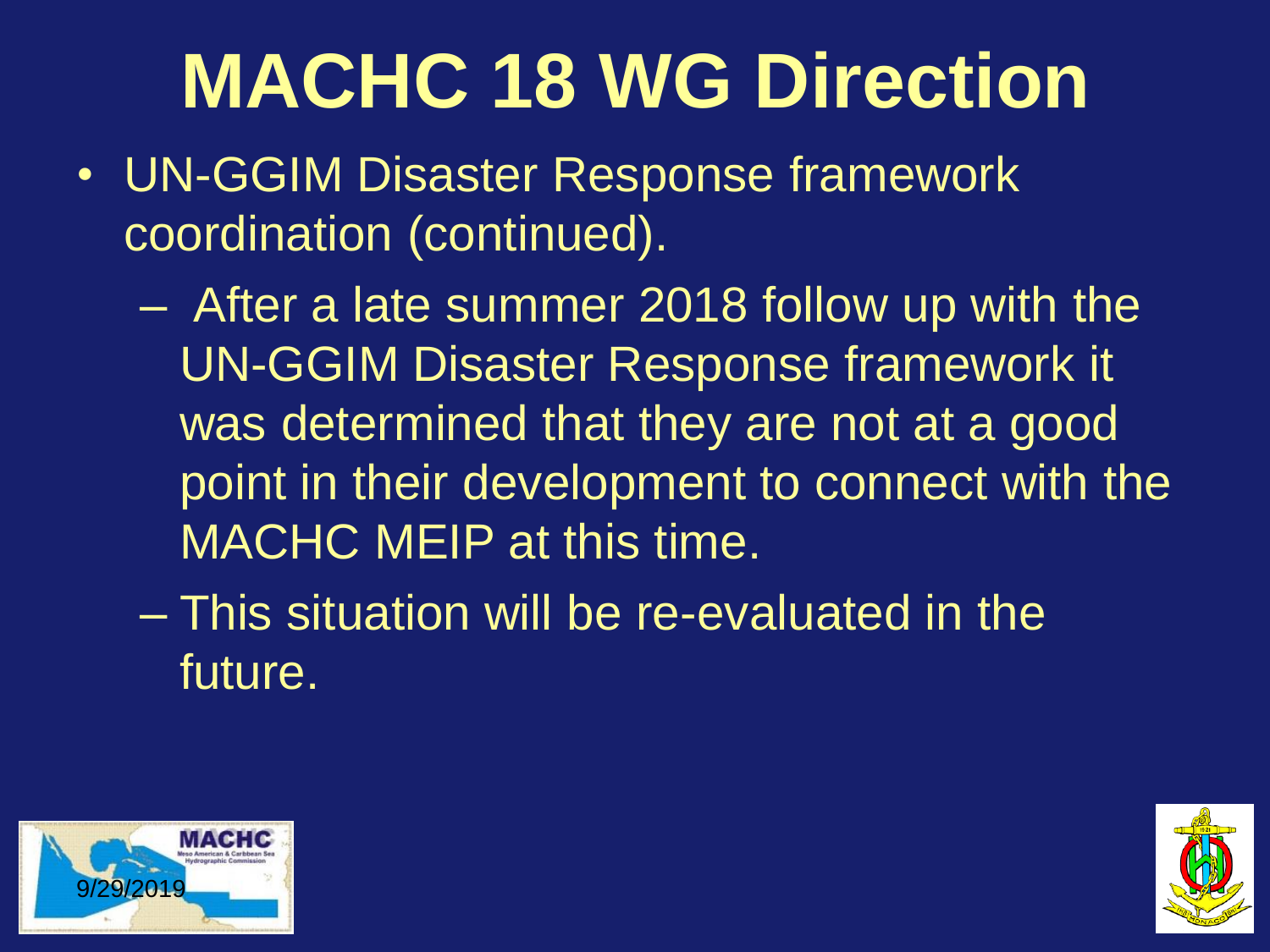# **MACHC 19 MSDI Project Examples**

- MSDI Project Examples
	- Example #1 Risk Assessment (Dawn Seepersad)
	- Example #2 Caribbean MPA Network (Gonzalo Cid)
	- Example #3 Disaster Management (Rafael Ponce)



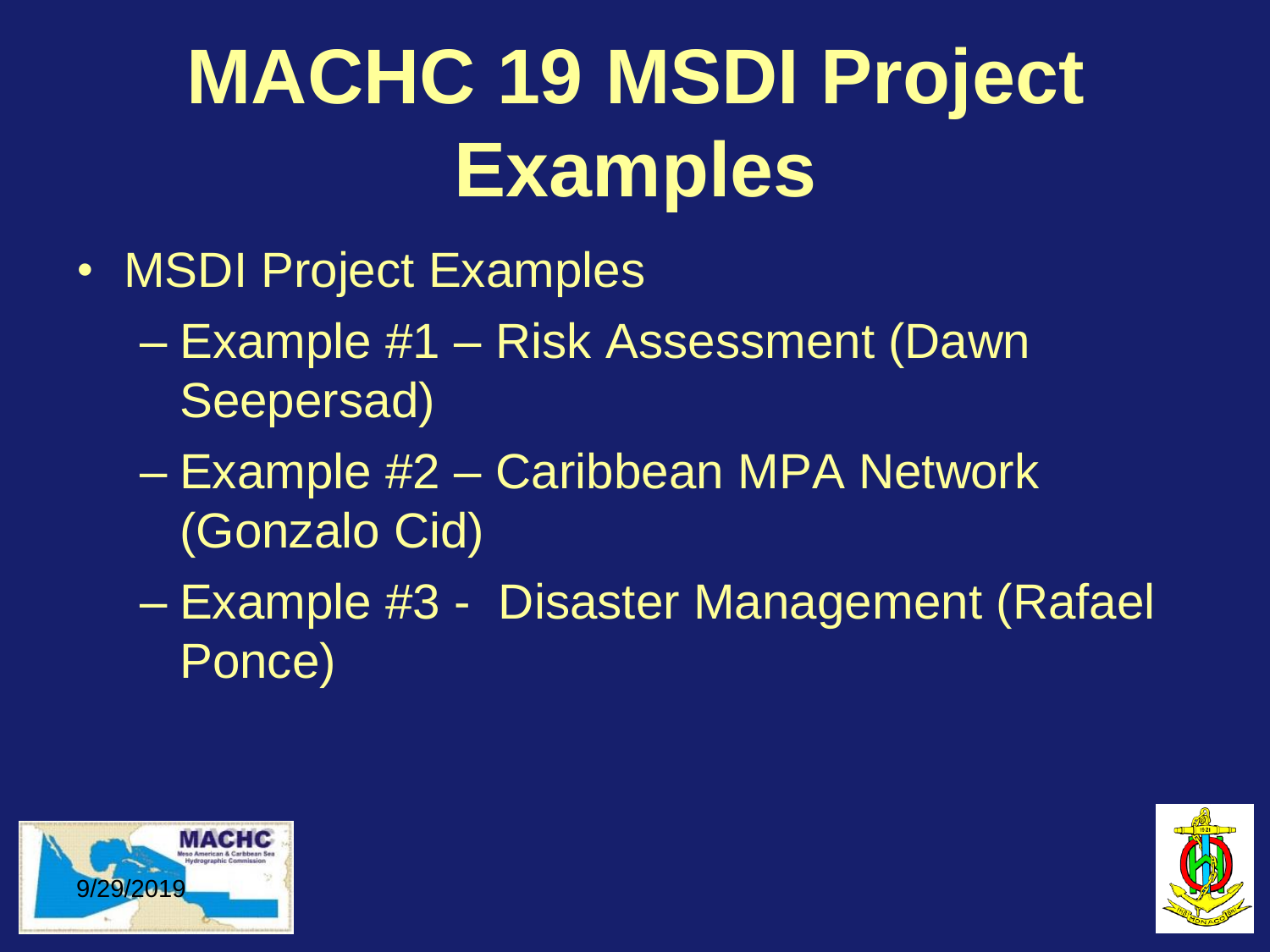# **MACHC 19 Future Options**

- Pursue one or all of the MSDI Project Examples as a pilot for the MEIP.
- Create a proof of concept with a smaller subregion project of the MACHC.
- Invite additional Member States to contribute ENC data to the Open Viewer.
- Invite Members States to contribute other MSDI layers to the Open Viewer.



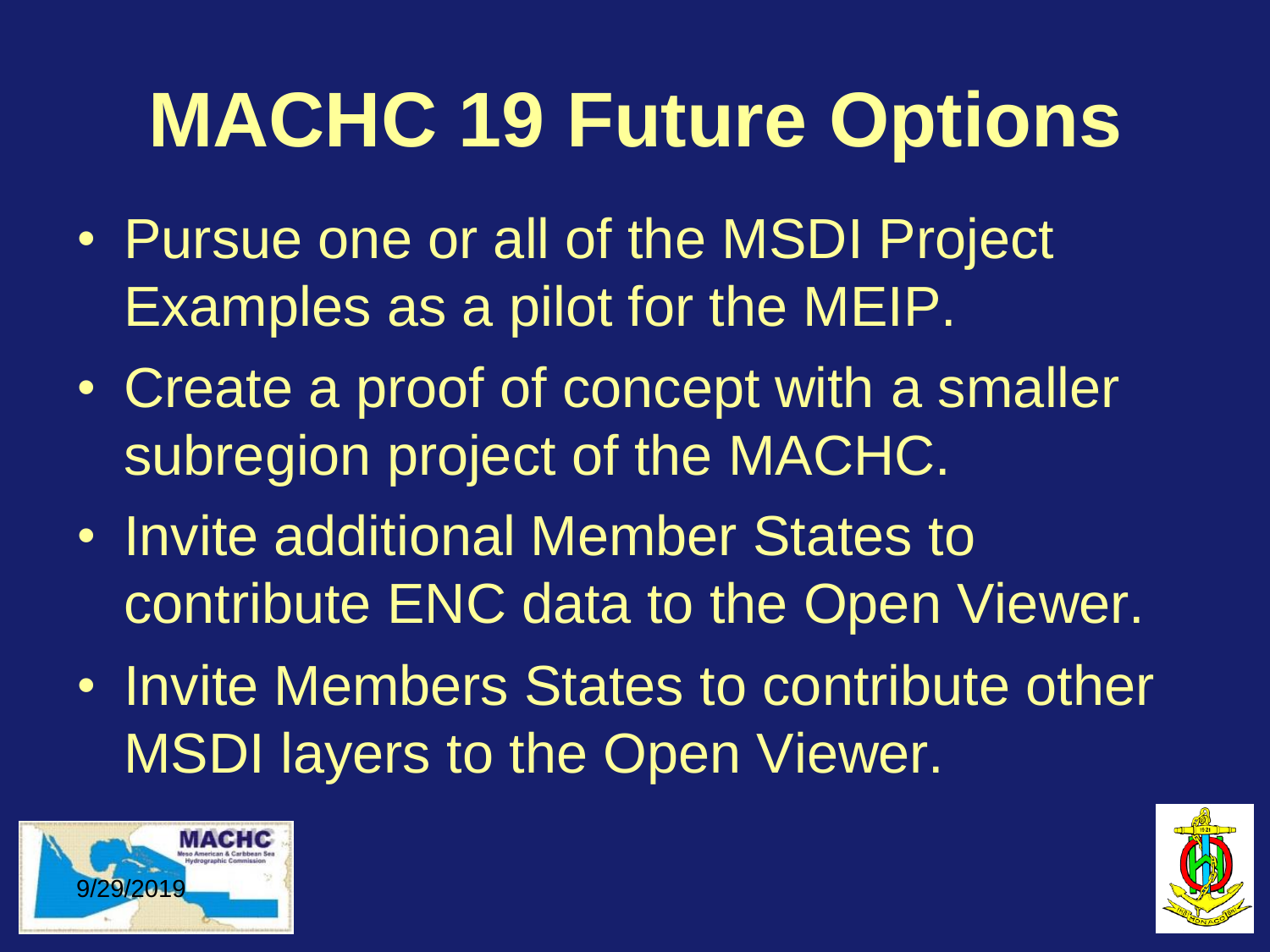# **MACHC 19 Future Options**

- Coordinate with other MSDI Regional Hydrographic Commission Groups to determine capabilities and best practices that may improve the MACHC MEIP efforts.
- Create a MEIP Rest Service to make Open Viewer data available for MSDI GIS Analysis.



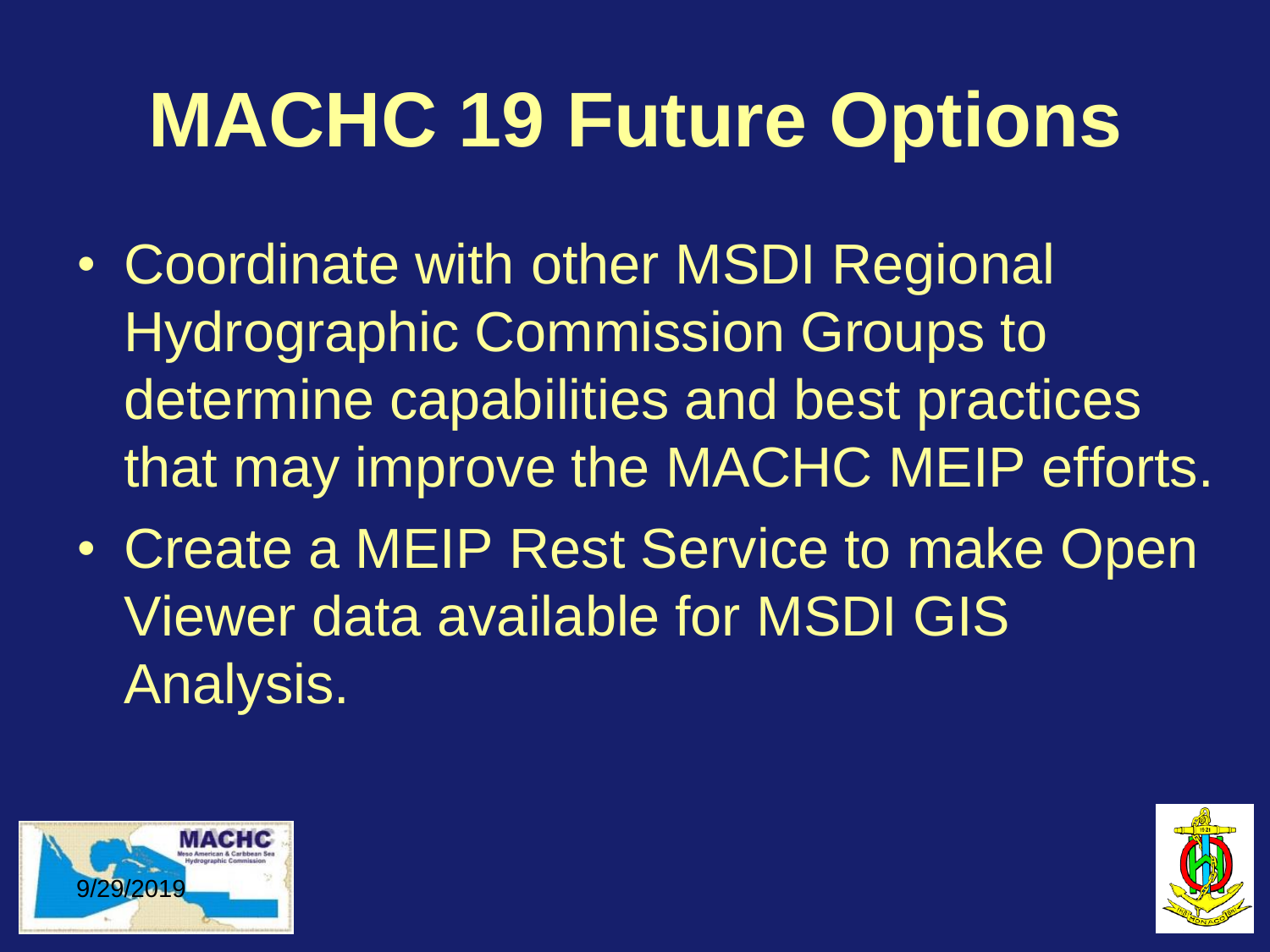# **MACHC 19 Future Options**

- Potential for coordination with the NGA OGC Concept Development Study which kicked off in October of 2018.
- The Caribbean Marine Atlas or other MSDI projects could be a Regional Partner.
- The MACHC website could provide a place for storing Disaster POC's and links to websites.



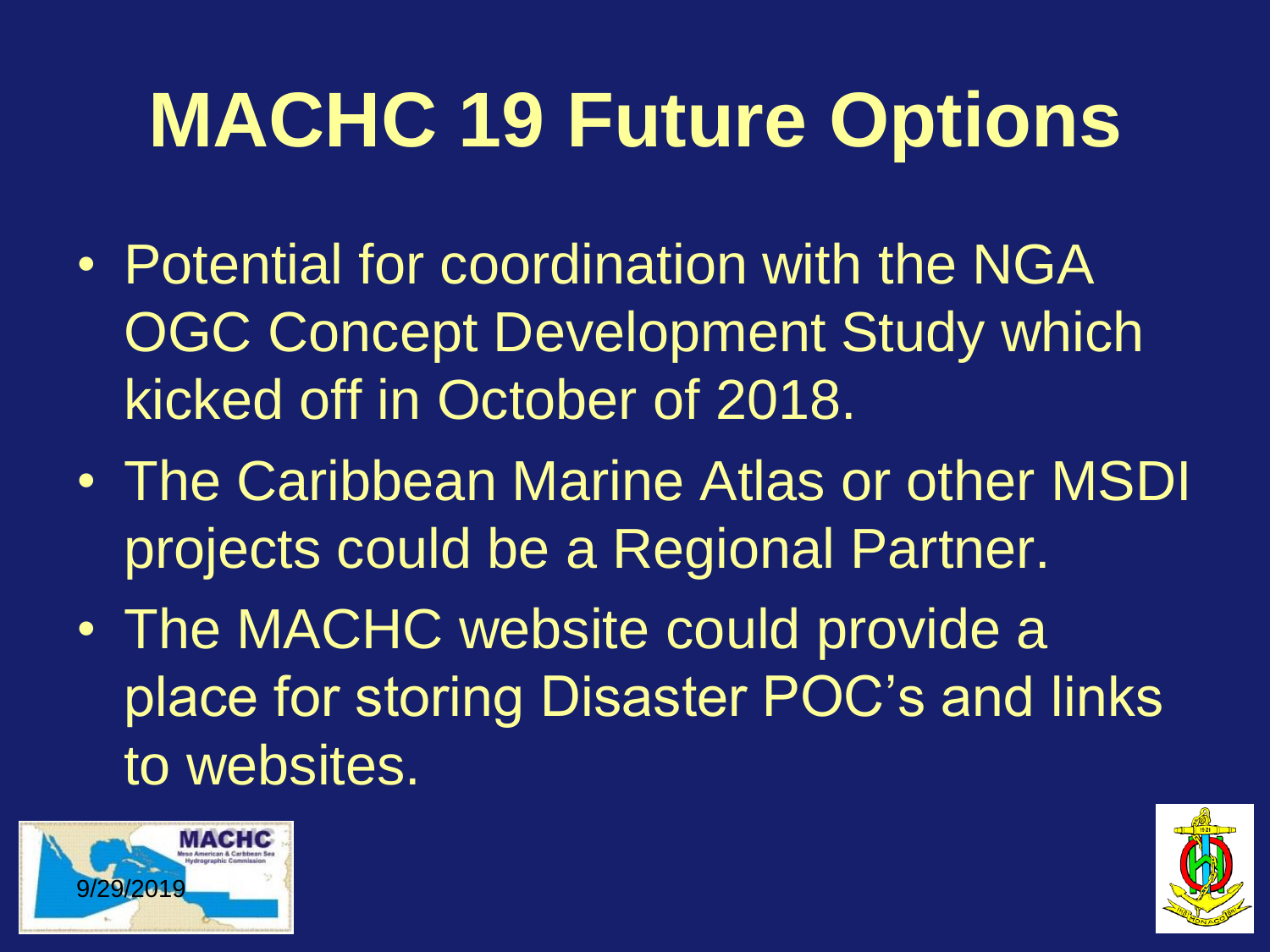# **MACHC 19 MEIP Changes**

- Given the expanding interest in MSDI information within the MACHC region it was determined that the MEIP WG should shift to a MSDI WG to recognize this expanded role.
- During the MEIP WG meeting there was consensus by the group to make this change to support a MSDI focus.



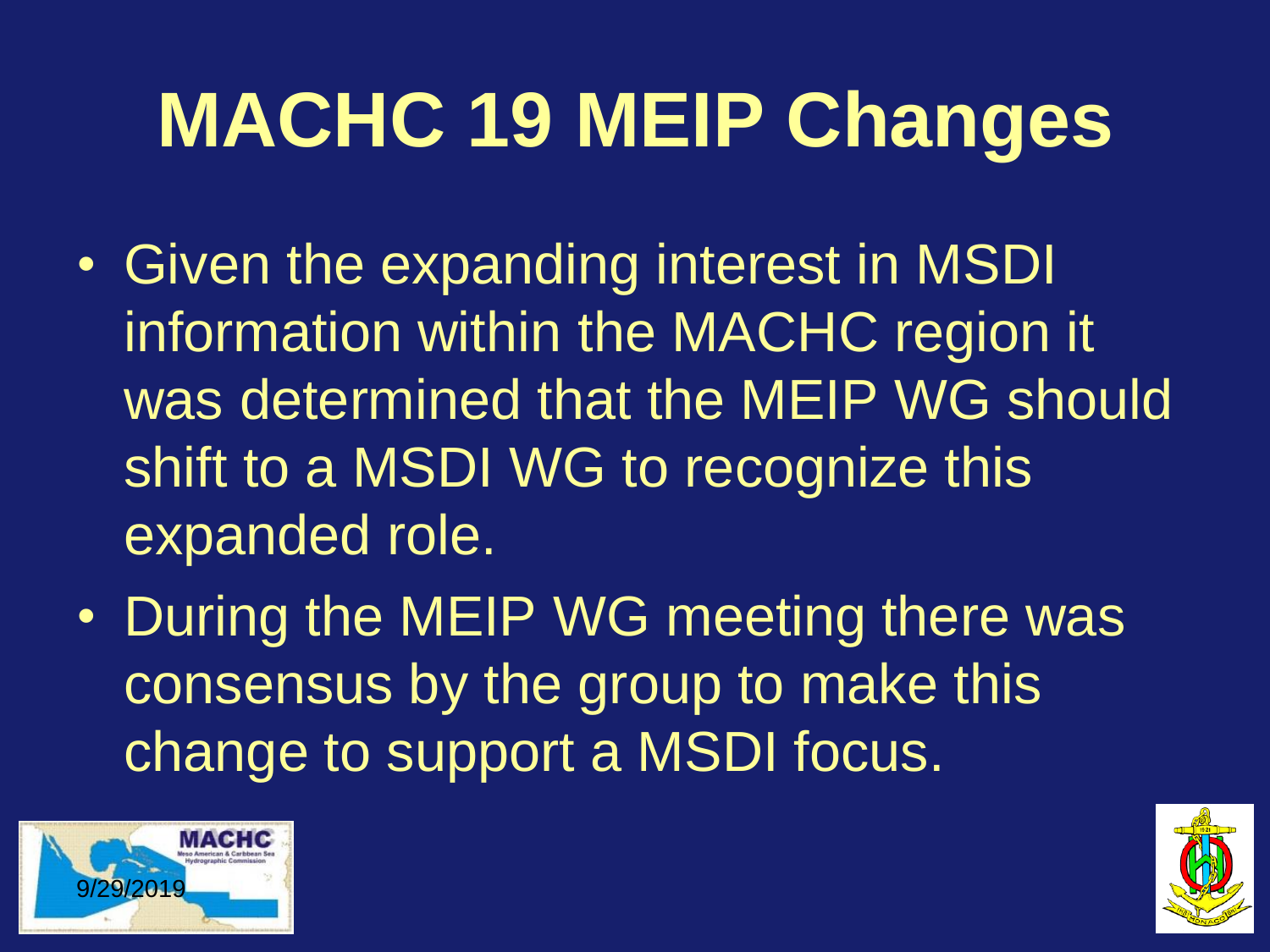### **MEIP Name Change**

• It was decided to Change the MEIP name to be more reflective of the larger MSDI mission. The name MACHC MSDI WG was proposed.



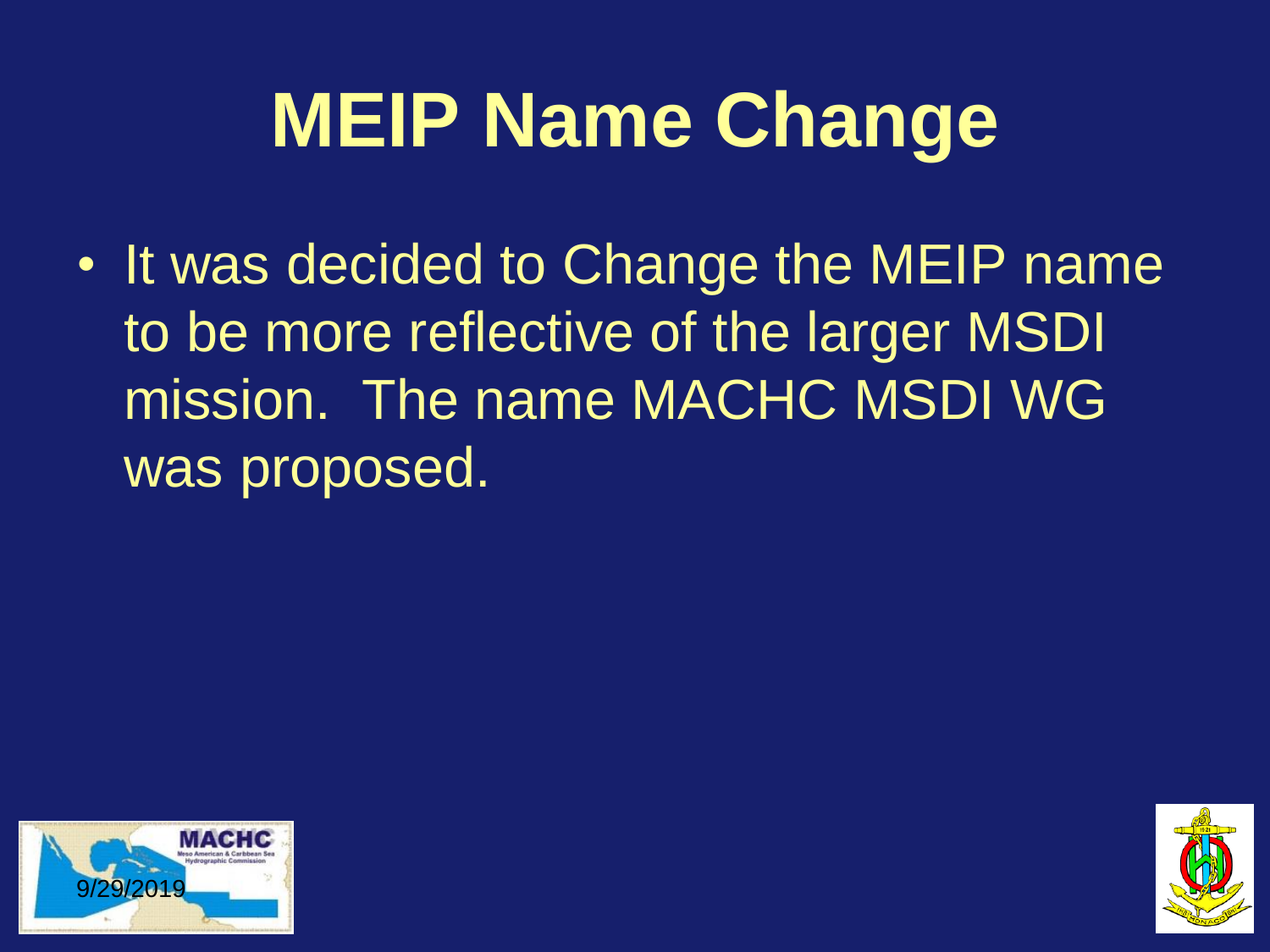### **Chair & Vice Chair**

- With the shift to a MACHC MSDI WG the group will have a Chair and Vice Chair as opposed to a Coordinator and Deputy C.
- The UKHO has graciously agreed to provide an individual to serve as the Vice Chair for the potential new MACHC MSDI WG.
- The US will continue to serve as the Chair for the MACHC MSDI WG.



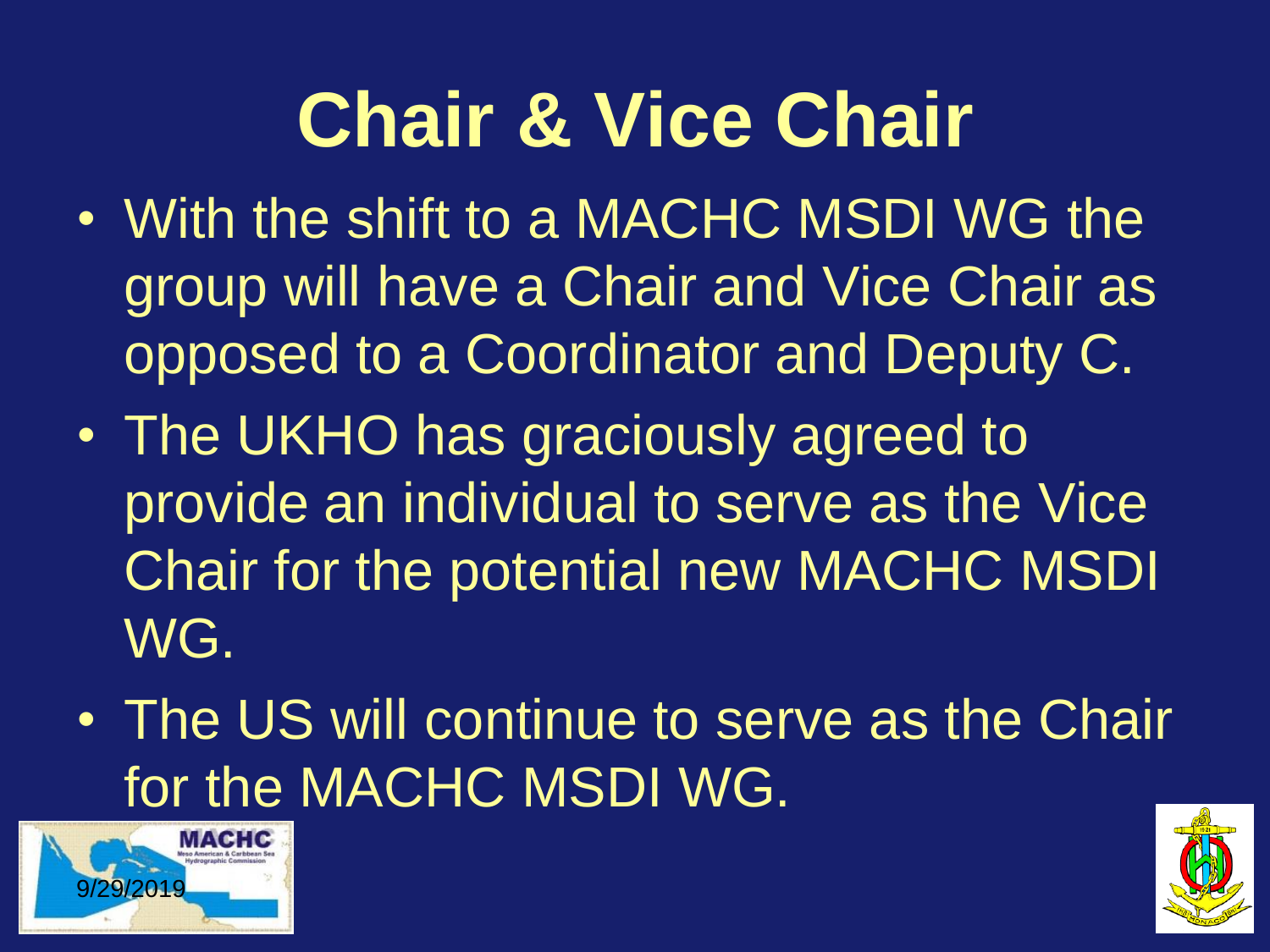# **New MSDI WG TOR**

- During the MEIP WG Meeting it was proposed that a new MSDI WG TOR be composed by a drafting group this week at the MACHC.
- The group composed of France, the UK and the US created a draft document now available for review.



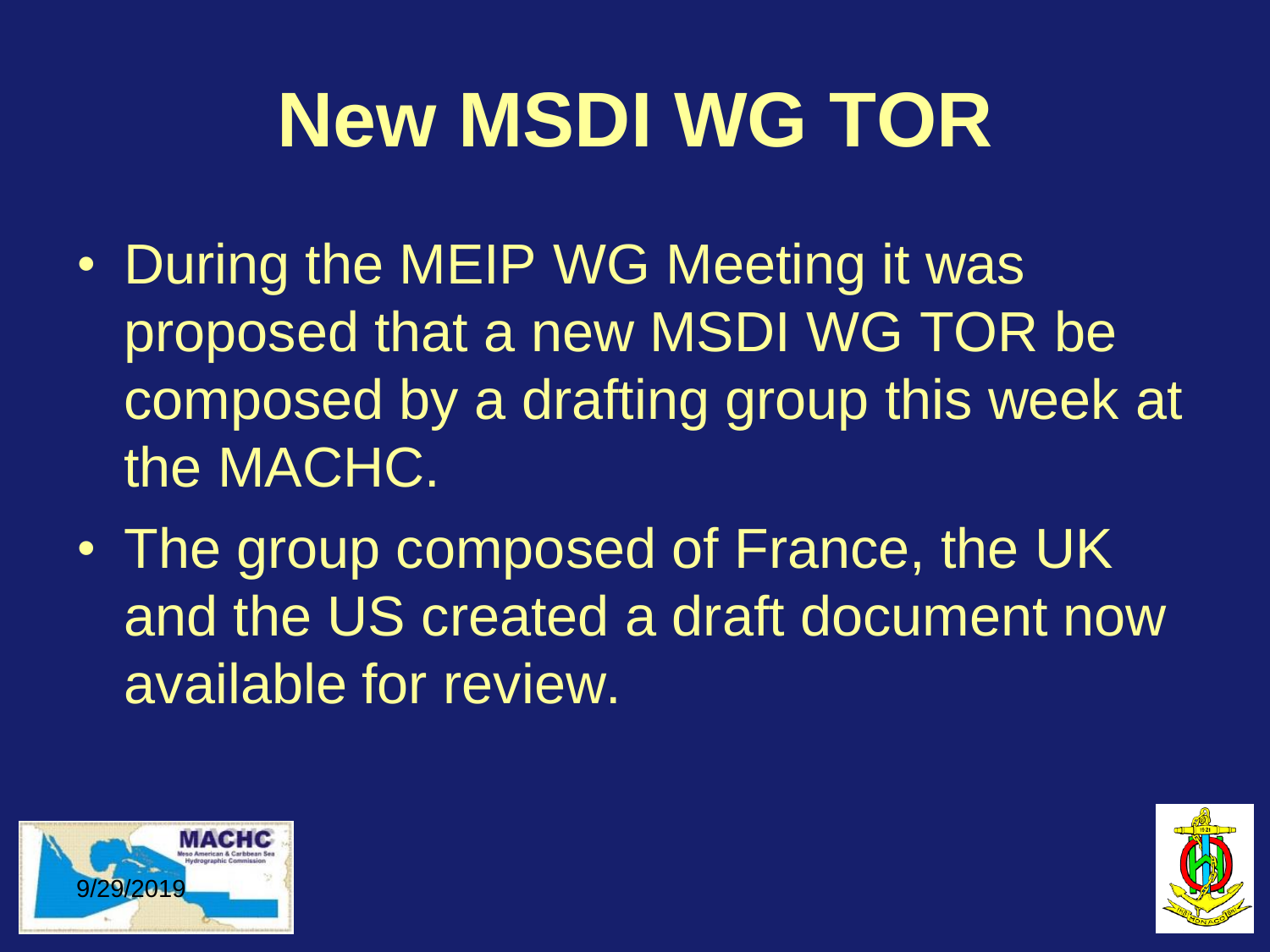# **Recommendations after WG Meeting on 28 NOV 2018**

• The MEIP WG recommends that the MACHC approve the shift to a MACHC MSDI WG to to better reflect the larger focus and respond to the regional demand for chart data layers to support nonnavigation purposes. This brings the MACHC into line with the larger IHO MSDI efforts.



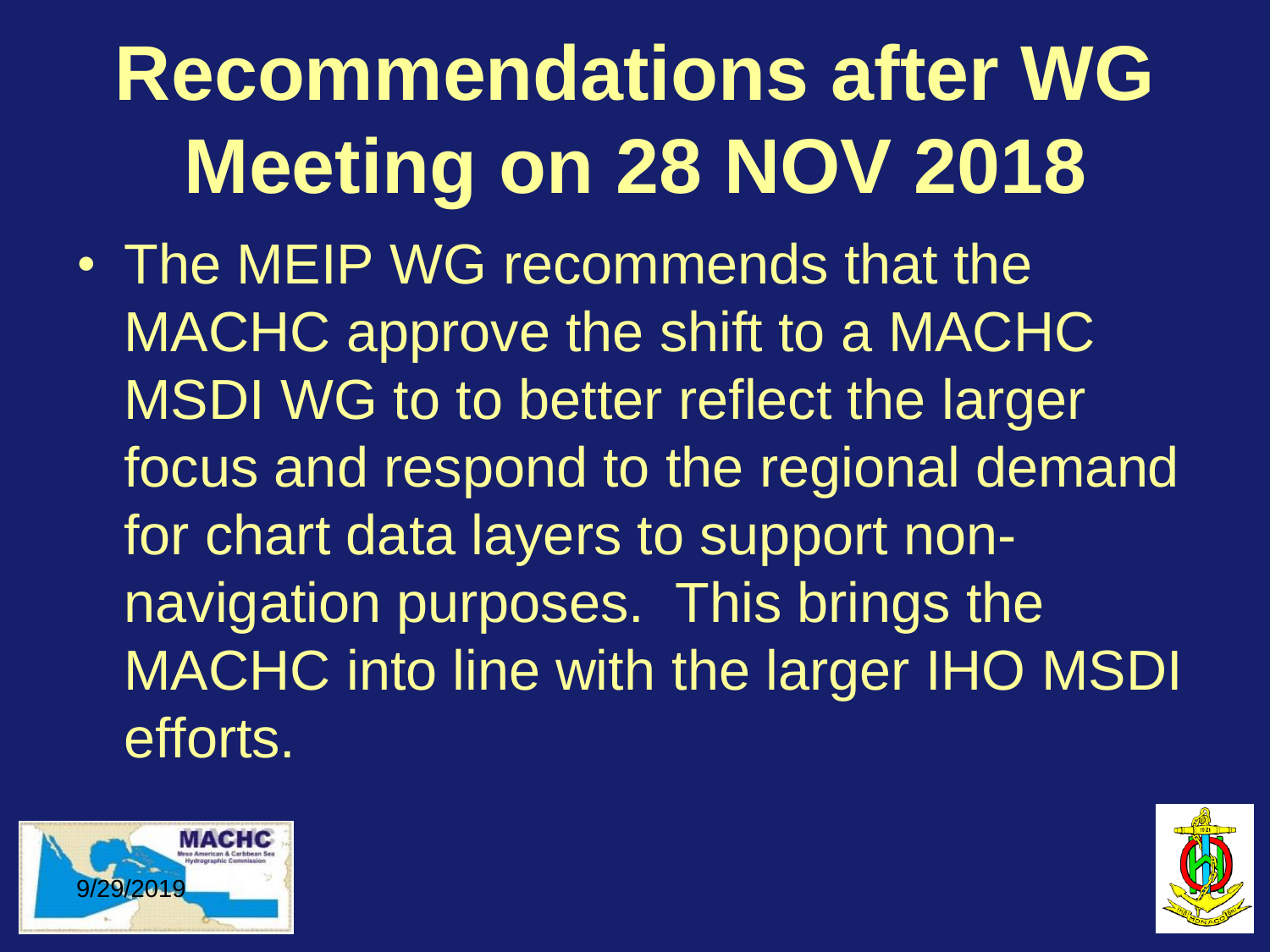# **Recommendations after WG Meeting on 28 NOV 2018** • The MEIP WG recommends that the

- MACHC support the establishment of a new TOR to set in place the organizational structure and objectives of the new MACHC MSDI WG.
- The MEIP WG recommends that the MACHC MSDI WG liaise with the IHO MSDI WG to establish the proper governance, standards, and policy.



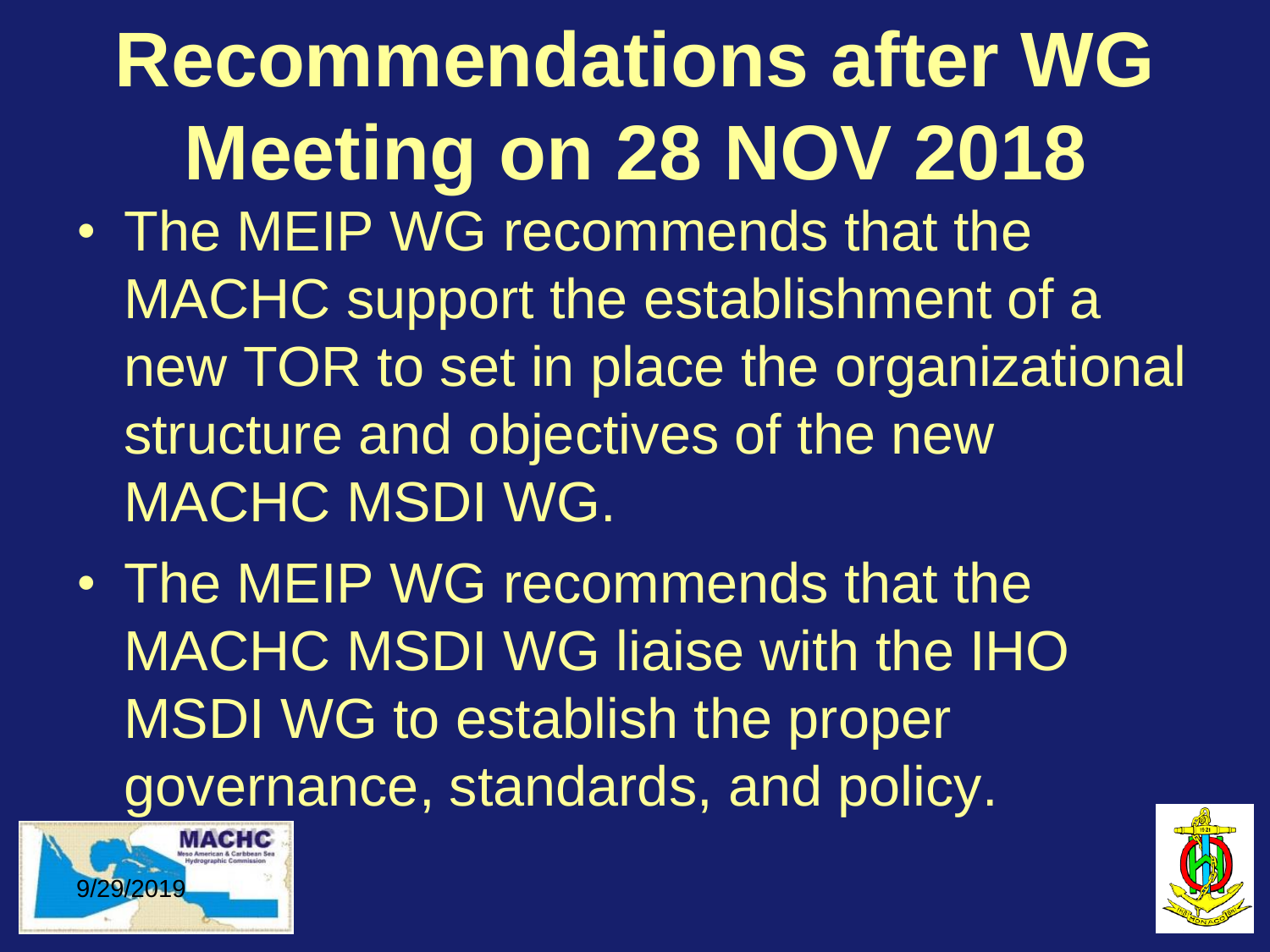# **Recommendations after WG Meeting on 28 NOV 2018**

- The MEIP WG recommends doing an inventory of existing MSDI data from the MACHC region.
- The MEIP WG recommends establishing a list of layers that are of interest for a potential MSDI for those non-navigation users of the data, beginning with the Navigation Risk Assessment Project and Redgolfo Project.



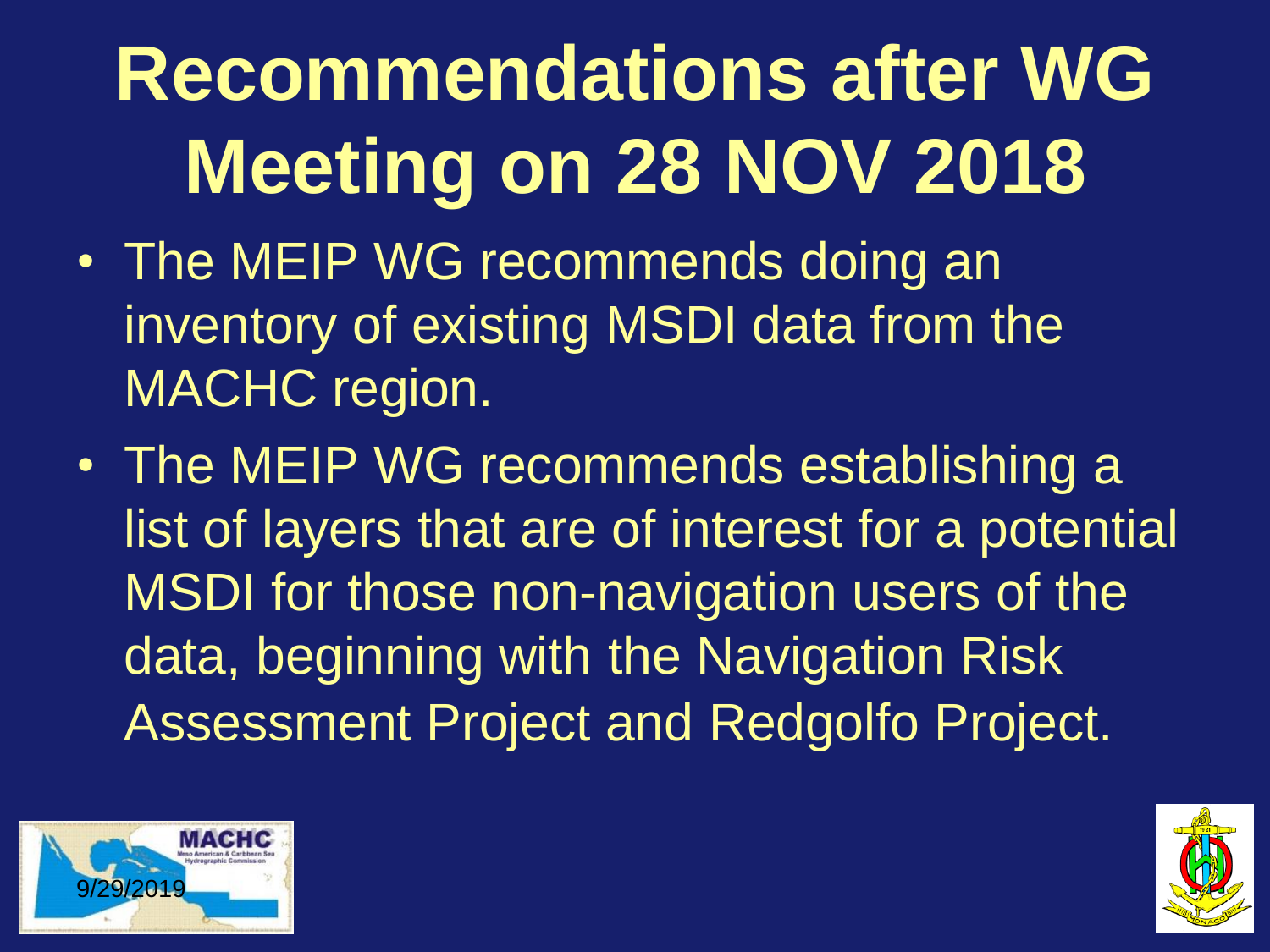# **Recommendations after WG Meeting on 28 NOV 2018**

• The MEIP WG recommends the exploration of potential MSDI projects or partnerships in the MACHC region in the areas of Disaster Management, Marine Protected Areas, and Risk Assessment.



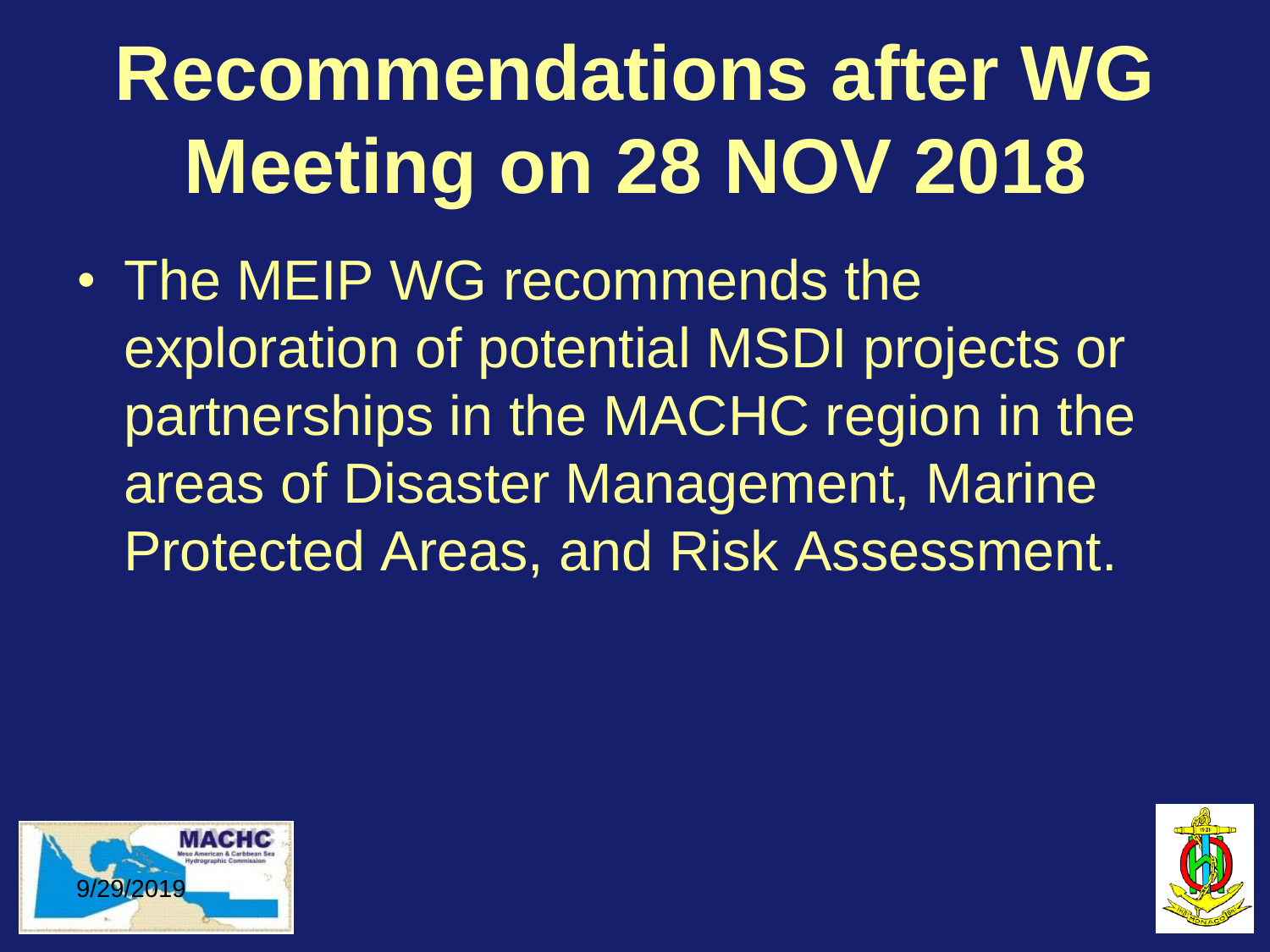# **ACTION**

- MACHC Member States to note this report
- MS to approve the way forward and affirm the membership of the WG.